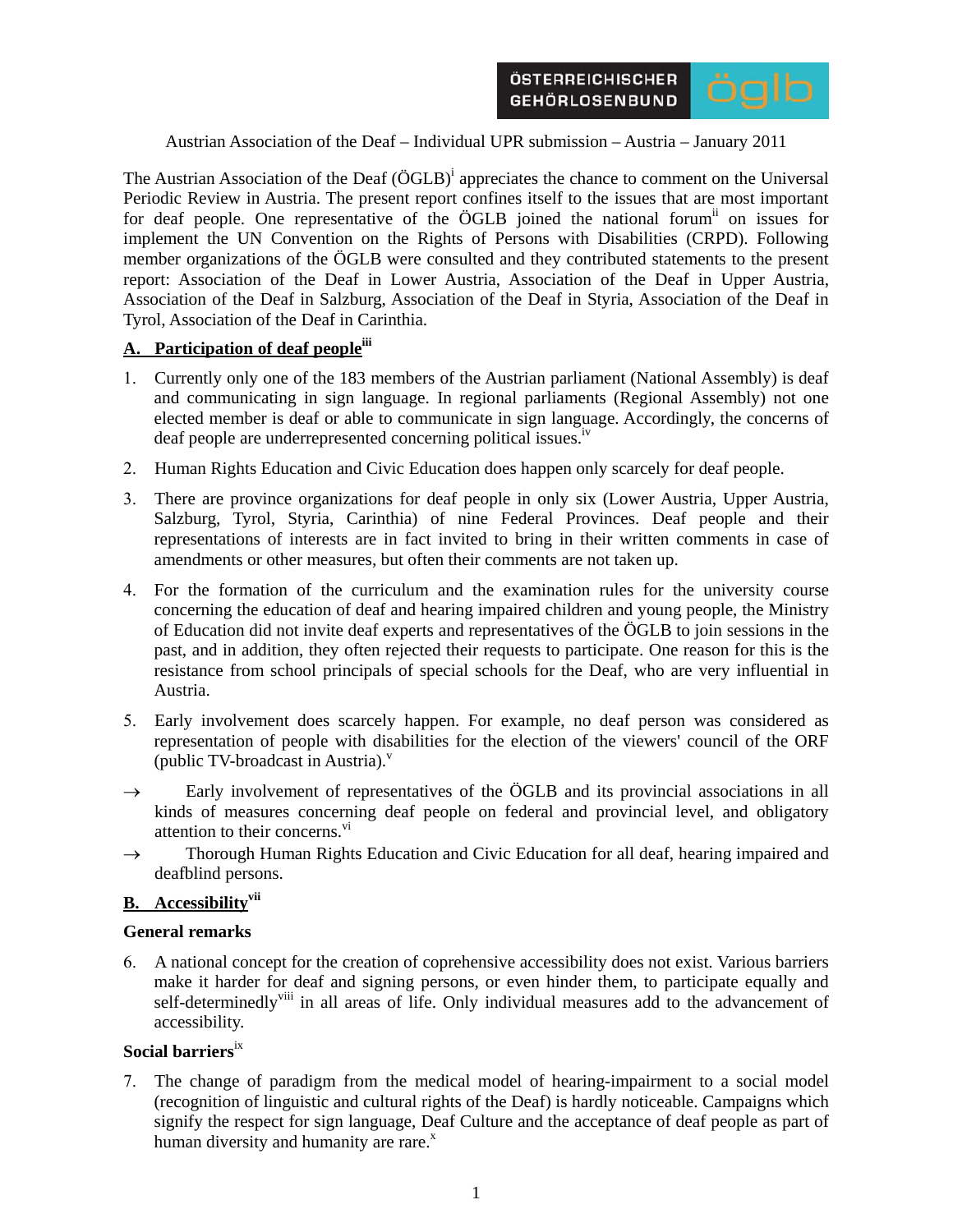- 8. The perception of sign language is first of all characterized by comments from the areas of special education and medicin. They use negative stereotypes and confirm stigmas, leading to fewer equal opportunities. The discourse tends to present that the use of sign language during the early intervention process interferes and blocks the learning of hearing and speaking, etc.<sup>xi</sup>
- 9. In the course of diagnosing deaf children and counseling their parents, professionals from HNO<sup>xii</sup>-clinics and speech-language therapy either do not openly speak about the possibility of sign language, or they disapprove of the use of sign language e.g. during the early intervention process.
- $\rightarrow$  Politically responsible persons and the media must actively work on improving the image of and about deaf people, sign languages and Deaf Culture in society.
- $\rightarrow$  There must be thorough and objective information about the social model of hearing impairment. Deaf people and their representation of interest must be actively involved in the development of extensive information campaigns.<sup>xiii</sup>

### **Communication barriers**

- 10. The ORF (public TV broadcast in Austria) provides only 33% of its television program with subtitles (as of December 2009). $x$ iv
- 11. The ORF daily airs multiple news programs with information value, but only one ("Zeit im Bild", 7:30 p.m.) includes an interpretation to Austrian Sign Language. $x<sup>v</sup>$
- 12. No private television broadcast in Austria provides its program with subtitles or on-screen display of Austrian Sign Language.
- $\rightarrow$  Legally binding step-by-step plan including a concrete time frame within the ORF-act and the private television-act, with the aim to gradually provide all programs with subtitles, and all programs with information value in sign language.
- $\rightarrow$  A regular program presented by deaf people in Austrian Sign Language, which is dedicated to interests of deaf people and Deaf Culture.
- $\rightarrow$  All digital media, e.g. Austrian DVD film-productions, have to provide German subtitles. Federal- and provincial support for the production of these media should be linked to the facilitation of accessibility.
- $\rightarrow$  Deaf, hard of hearing, deafblind and speech-impeded people claim that the relay service, including emergency service, which allows barrier-free telecommunication via sign language and writing, should be established as a necessary part of the universal servicexvi.

# **C.** Sign language Interpretation<sup>xvii</sup>

- 13. There is shortage of interpreters (all hearing) for Austrian Sign Language (ÖGS). Only 80-90 interpreters are supposed to cover 10.000 deaf people. More and more deaf people begin to fight for their rights which results in a bigger need for interpreters.<sup>xviii</sup>
- 14. The quality of the interpretations of active interpreters for ÖGS is often insufficient, particularly in specialized areas.
- 15. Autonomous agencys for interpreters, which deaf people can turn to if they need sign language interpreters for appointments, only exist in four Federal Provinces (Upper Austria, Styria, Tyrol and Salzburg).
- 16. A state-run registry for certified sign language-interpreters (including those for court and police), showing their training and qualifications, does not exist in Austria.
- $\rightarrow$  Deaf, hard of hearing and deafblind people claim their human right to access information and communication in Austrian Sign Language.<sup>xix</sup> In the long run there is need for about 1.000 hearing interpreters (including those who are deaf), for ÖGS and also personal translationassistance for deafblind people.<sup>xx</sup>
- $\rightarrow$  Nationwide standardized regulations and legal right to cost absorption of sign language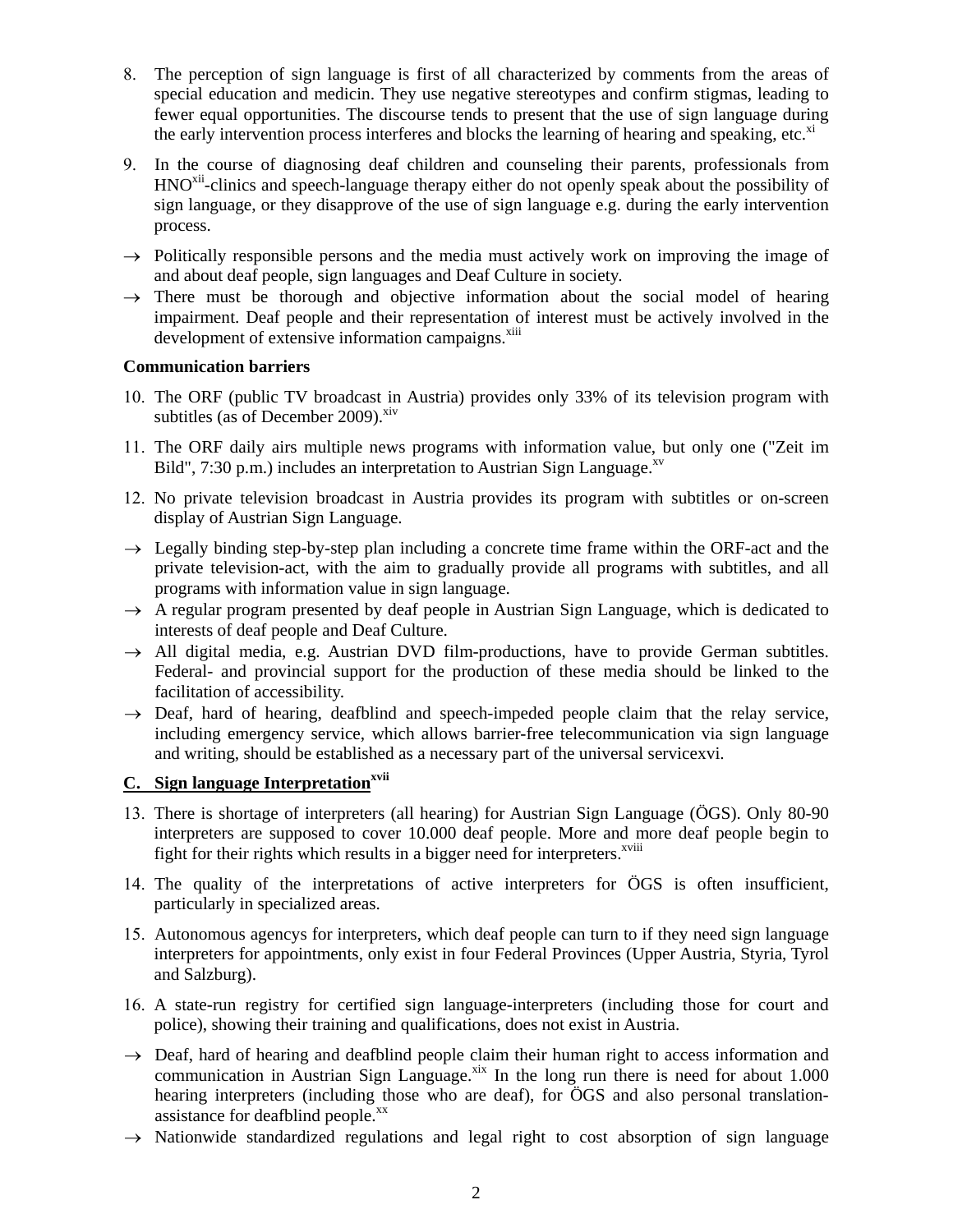interpreters.

- $\rightarrow$  Right to interpretation for all ages<sup>xxi</sup> and an regulation which ensures that deaf, hard of hearing and deafblind people can freely choose their interpreter in civil, criminal and notarial cases.
- $\rightarrow$  In order to ensure that interpreters for Austrian Sign Language (including those for court and police) are qualified and that their interpertations are of high quality, deaf experts, who have not been equally involved in establishing the testing rules so far, have to be included in the testing procedures and the board of examiners. They should also pay attention to mandatory further training for Austrian Sign Language interpreters.
- $\rightarrow$  Measures to create the necessary framework conditions involving deaf people and their representation of interests.

# **D.** Education<sup>xxii</sup>

- 17. Despite the revision of the education acts in 1993, concerning the integration concept, deaf, hard of hearing and deafblind children, adolescents and adults are faced with structural discrimination as well as linguistic and pedagogic barriers<sup>xxiii</sup> in the Austrian school and educational system<sup>xxiv</sup>. Austrian Sign Language (ÖGS) as a language of instruction and education is extremely rare. The usual learning process for deaf and hearing-impaired children and young people with no sign language takes place in integration classes.
- 18. The Ministry of Education does not officially require teachers working in kindergartens or schools for deaf children and adolescents to have language skills in Austrian Sign Language.<sup>xxv</sup>
- 19. About 10.000 people in Austria are deaf. Only a very small percentage estimates their own knowledge in German as sufficient<sup>xxvi</sup>. Only about 100 deaf people have passed their school leaving exam. Only about 30 deaf people have finished their studies at university. It is difficult for deaf people without adequate language skills in German (reading and writing), to pass the school leaving exam, to achieve higher education or to assert oneself on the job market.
- 20. No apparent assistance measures in the field of education and research have been made, to promote knowledge of Deaf Culture, Deaf History and Austrian Sign Language. Within the educational program, it is still an obvious concern to assimilate deaf children and adolescents.<sup>xxvii</sup>

### **Early childhood education, care and education (0 – 6 years)**

- 21. For parents of deaf children, no state promoting and funding measures for language classes in ÖGS, which would allow them to communicate as early as possible with their children, exists.
- 22. There is no vocational and further education for early intervention pedagogues (including those who are deaf) in baby-signing (so-called Baby-Signs) and ÖGS.
- 23. For parents of deaf infants, no early intervention institute, who offer sign language and the bilingual approach, are available and located nearby.<sup>xxviii</sup>
- 24. Because nursery places in kindergartens with sign language and the bilingual approach are not available and located nearby everywhere in Austria, it is up to the parents of deaf children themselves to organize and call for such a service.
- 25. With only one exception, there is no integrative kindergarten in Austria, which employs a deaf kindergarten teacher who is able to communicate in sign language. Deaf children are therefore not able to communicate with any deaf adult in the kindergarten in order to maintain their own culture and use sign language.<sup>xxix</sup>
- 26. There are only a few places in special kindergartens for deaf and hard of hearing children. These employ almost exclusively hearing staff, who might have taken a language class in ÖGS, but the state had not provided an examination, which would prove their language skills.
- 27. As a result, many deaf children start school with inadequate knowledge of skills in sign language and a lack of linguistic and cultural identity.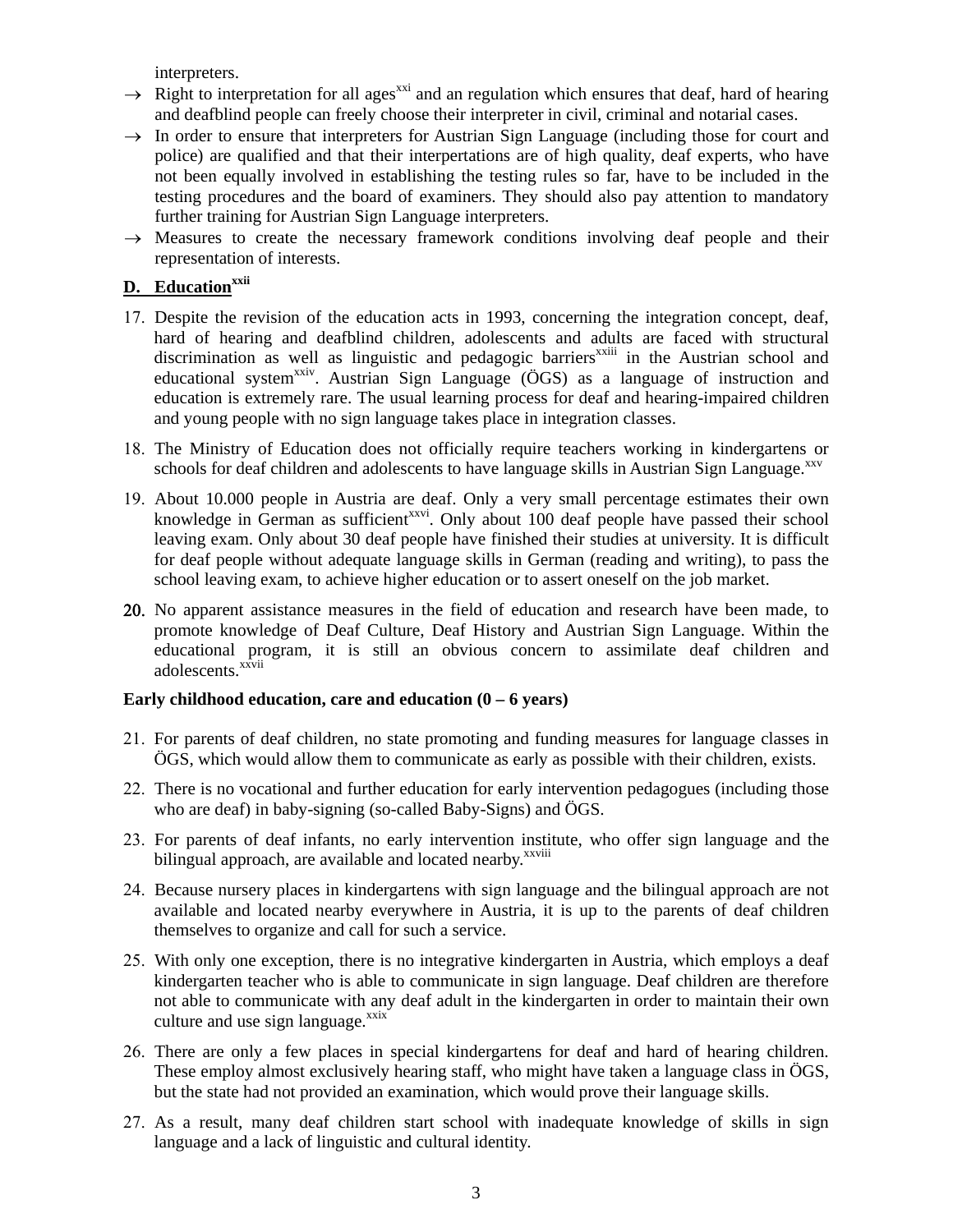## **Compulsory school (6 – 14 years)**

- 28. Since 1993<sup>xxx</sup> parents of children with disabilities have the opportunity to choose between following kinds of schools for their children: primary school, school of general education (lower grade), secondary school, Cooperative Middle School, "New Secondary School" and special school. Regardless of the choice of school, parents of deaf children who prefer bilingual education<sup>xxxi</sup> are often forced to become active and to organize bilingual classes for their children themselves.
- 29. Since September 2008, for the first time, the ÖGS is established in curriculum for special schools for deaf children. It has no effect, because there are not enough human resources (teachers with sign language skills) for bilingual education available. It also fails due to a lack of willingness of the school-management – this concerns both regular schools and deaf-schools.
- 30. Teachers can take part in an extra-occupational ÖGS class, which only last for 75 hours, and they do not have to take an exam to prove their language skills. Also, it is not even obligatory for them to take ÖGS classes. As a consequence it is possible that in schools and classes, where deaf children are taught and where a big need for the use of ÖGS exists, teachers without any knowledge of ÖGS or Deaf Culture can be employed.
- 31. The curriculum and the examination regulations for the university-course "Hearing-impairededucation" (since 2008) of PH NÖ<sup>xxxii</sup> do not consider ÖGS as language of instruction<sup>xxxiii</sup> in education programs and puts a clear emphasis on the auditory-verbal method (German as the only language of instruction). Within the training program, which lasts five semesters, only one week of sign language is scheduled. Knowledge in grammar of ÖGS is not being taught at all. As mentioned in the qualification profile of the university-course: "The acquisition of basic skills is not enough to conduct bilingual education."<sup>xxxiv</sup>
- 32. The Ministry of Education has recognized that the Austrian Sign Language has to become the language of instructionxxxv. However, it is not yet established in education policy.

### **Equal access to general higher education, vocational training, adult education and lifelong learning (from 14 years)**

- 33. The access is hindered due to missing legal basics as well as e.g. admission criteria, individual assistance measures or internal attitude of managing and teaching persons in school and university education towards capabilities of deaf people and sign languages, etc.
- 34. There is no equal access to university education; the majority of the fields of studies are riddled with communication barriers.
- $\rightarrow$  Reform of the educational system to ensure inclusion, especially the right of deaf, hearing impaired and deafblind children, adolescents and adults to have access to high quality education in sign language in all Federal Provinces.
- $\rightarrow$  Implementation of Article 8 (3) B-VG<sup>xxxvi</sup>: Establishing ÖGS as language of instruction and German as second language (§ 16 School Education Act).
- $\rightarrow$  Conversion of Schools for Deaf and Hearing-impaired into Bilingual Schools.
- $\rightarrow$  Bilingual education as standard from the beginning of compulsory school.<sup>xxxvii</sup>
- $\rightarrow$  Reform of the examination regulations and curriculum to empower bilingual education: Attendance of ÖGS-classes should amount to a total of at least 510 hours instead of 75 hours, as currently requested. Basic sign language skills are an admission requirement and must be tested in advance. Based on a well-established ÖGS competence, an advanced course to the extent of 150 hours has to be attented, in order to qualify for the conduct of bilingual and bicultural education.
- $\rightarrow$  Sign language(s) and Deaf Culture as separate subjects.
- $\rightarrow$  Funded Austrian Sign Language classes for parents of deaf children.
- $\rightarrow$  Early intervention measures for deaf infants (Baby Signing, ÖGS).
- $\rightarrow$  Barrier-free offers for the subsequent acquisition of different kinds of educational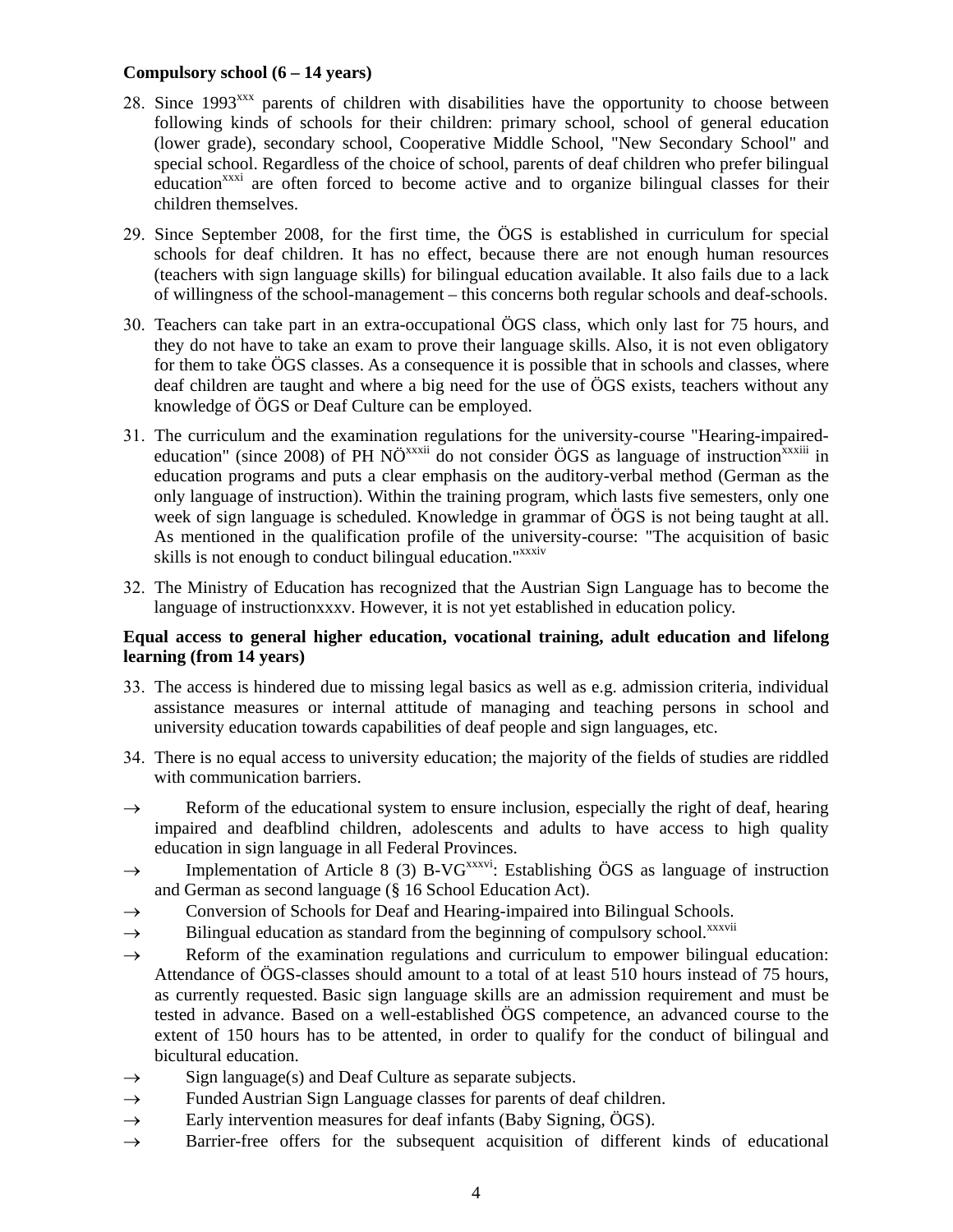achievements (compulsory school, vocational qualification, completition of training, school leaving examination) and for the permission to access higher education.

- $\rightarrow$  Individual assistance measures (e.g. human and material resources, assignment of teachers (including those who are deaf), who are able to communicate in sign language in kindergarten and school equipments; sign language interpreters, people taking notes, tutors etc.)
- $\rightarrow$  Free choice of the language in which the examination is conducted (including  $\ddot{\text{OGS}}$  or other sign languages in within foreign languages classes) and of the examination modality.
- $\rightarrow$  Selective support of deaf scientists.
- $\rightarrow$  Involvement of deaf people and their representation of interests in all measures in the field of education.

# **E.** Labour and Employment<sup>xxxviii</sup>

- 35. A predominantly large group of deaf and hearing impaired people has only slim chances to live a satisfactory working life due to of the deficiencies in the educational system. Unemployment among deaf and hearing impaired people is far higher than among other people. Their promotion prospects are generally quite low.
- 36. For nearly all employers the main reason for not recruiting or dismissing deaf employees is the fact that they cannot express themselves auditory-verbally and cannot communicate via telephone.
- 37. Deaf and hearing impaired people are severely discriminated<sup>xxxix</sup> in education (compulsory and further education) and measures of retraining. Only very few have the opportunity to access training.
- 38. Most relevant laws and regulations for studies and work require the skills "speech and vocal performance" (German language), "physical" fitness, "mental" and "sanitary" applicability from the affected candidates. The word "language" means spoken languages only. Sign language(s) are not considered as an admission criterion.<sup>xl</sup> These regulations affect the fields of healthcare and social professions, such as nurses, geriatric nurses, midwifes, graduated nurses, masseurs, home helpers, child care workers, pedicurists and professions in the educational field in kindergarten and school, but also areas of studies in the artistical field like acting and stage direction (Performing Arts) etc.
- $\rightarrow$  All regulations regarding the access to higher education and vocational training, which discriminate hearing impaired people based on their disability and their language, the Austrian Sign Language (ÖGS), must be amended or repealed.<sup>xli</sup>
- $\rightarrow$  Comprehensive support services such as accompanying aids (work assistance, clearing, job coaching, vocational training assistance and personal assistance at work) and targeted services (personal assistance at work, business services, measures to raise awareness, prevention management, mentoring) as well as intervention in case of crisis if problems at work occur, with supporters who are able to communicate in ÖGS in all Federal Provinces.
- $\rightarrow$  Deaf people and their representation of interests have to be involved in all fields of operation.<sup>xlii</sup>

## **The Austrian Association of the Deaf calls upon the Federal Government and Provincial Governments to put the recognition of Austrian Sign Languagexliii into practice.**

**The Austrian Association of the Deaf recommend the governments to introduce the right on using Austrian Sign Language as language of education and teaching deaf people in early intervention, kindergartens, schools, institutions of educations and lifelong learning.** 

**The Austrian Association of the Deaf recommend the governments to realize full human rights through Austrian Sign Language and foreign sign languages. Associated with this also equal opportunities for all deaf people and equal access to information, communication, education, employment and above all to participation rights and involvement in society, and the removal of social and communication barriers.**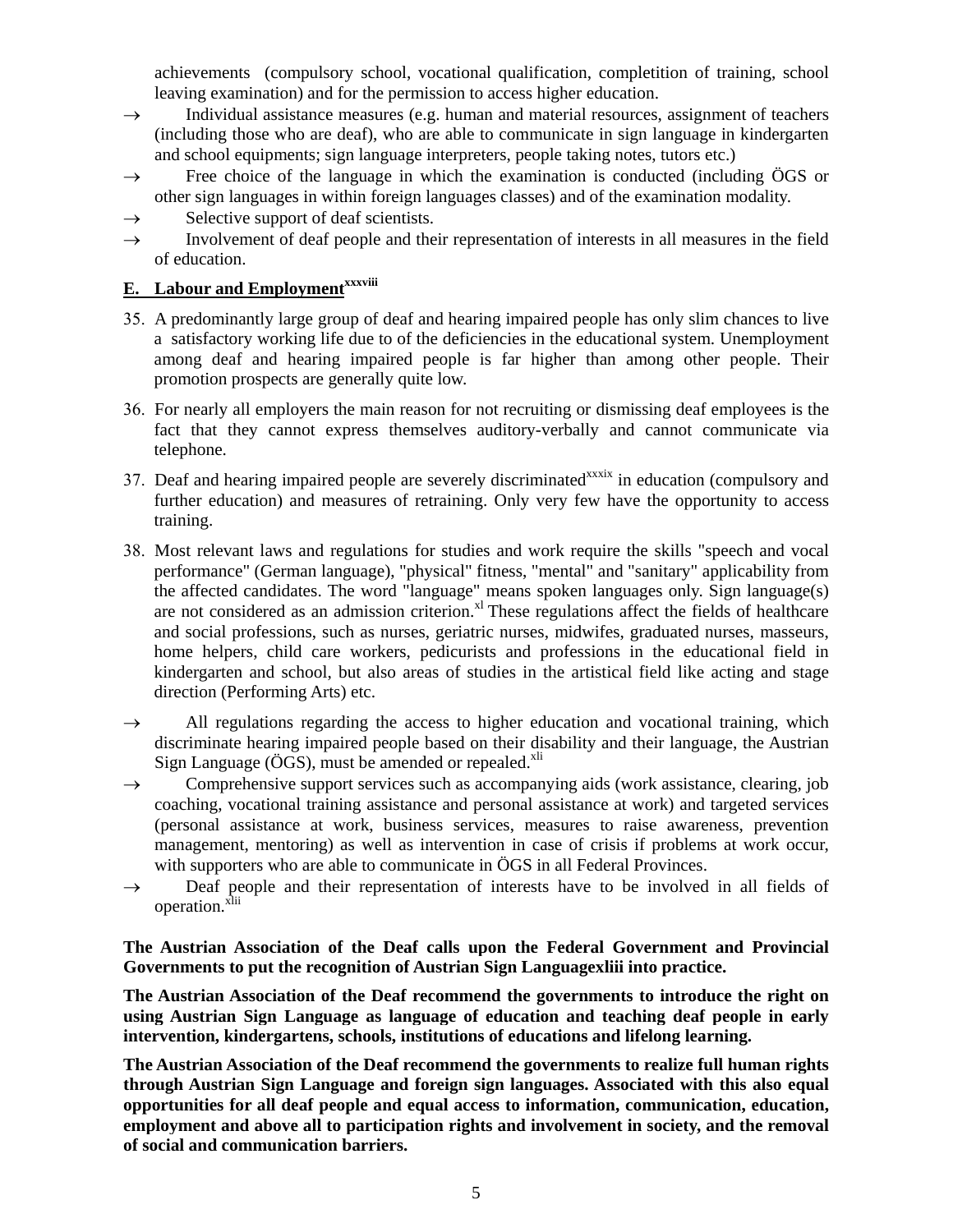- i As an umbrella organisation, the Austrian Association of the Deaf (ÖGLB) represents seven regional associations for deaf people, with a total of more than 2.000 members. The Austrian Association of the Deaf was founded on August 14, 1913 and supports and advocates the needs and interests of deaf people in Austria, who use Austrian Sign Language (ÖGS). Its mission is to ensure legal protection of the Deaf Community's linguistic and cultural heritage, to increase the quality of Deaf Education, to guarantee deaf individuals true access to all civil rights and
- the ability to participate fully in society. For more information see www.oeglb.at ii The national forum on issues about CRPD is an open forum which currently consists of 25 members experts in the field of people with disabilities (including people with disabilities themselves) and experts in the field of human rights. The forum was founded in 2008 (the year when the ratification of the UN Convention on the Rights of Persons with Disabilities was signed in Austria) on the initiative of the Austrian National Council for Disabled Persons (ÖAR) for the purpose of involving civil society in all areas that relate to the UN Convention on the Rights of Persons with Disabilities.<br>iii cf. Art. 29 CRPD.
- 
- cf. Art. 29 CRPD.
- v cf. the press release of the Austrian Association for Rehabilitation (ÖAR), "Keine Vertreter von Menschen mit<br>Behinderungen im ORF-Publikumsrat!", 22<sup>nd</sup> of February 2010, www.oear.or.at
- <sup>vi</sup> Bundeskanzleramt und Bundesministerium für Land- und Forstwirtschaft, Umwelt und Wasserwirtschaft (Hg.) (2009). Standards der Öffentlichkeitsbeteiligung – Empfehlungen für die gute Praxis. Wien www.partizipation.at; Mitteilung der Europäischen Kommission COM (2002) 704: Hin zu einer verstärkten Kultur der Konsultation und des Dialogs – Allgemeine Grundsätze und Mindeststandards für die Konsultation betroffener Parteien durch die Kommission; <u>http://eur-lex.europa.eu/LexUriServ/site/de/com/2002/com2002\_0704de01.pdf</u><br>
<sup>vii</sup> Accessibility is an principle (Article 3) and a right (Article 9) of CRPD.
- 
- 
- <sup>viii</sup> cf. Art. 1, 3, 4 CRPD.<br>ix cf. Preamble (e) CRPD.
- x  $x = \text{cf. Art. } 3 \text{ (d) CRPD.}$
- Furthermore for example "No integrative schooled (note: hearing-impaired) child needs sign language", "Comparisons with other countries is illegitimate, because there is a ghetto, where hearing-impaired people cannot communicate without an interpreter". Krausneker, V. (2006): taubstumm bis gebärdensprachig. Die österreichische Gebärdensprachgemeinschaft aus soziolinguistischer Perspektive, S. 114 ff; Stellungnahme des Bildungsministerium zur Bürgerinitiative des ÖGLB (2003) und gesammelte Stellungnahmen zur BürgerInneninitiative für Chancengleichheit gehörloser Menschen im österreichischen Bildungssystem (2003); quotes the Ministry of Education and the responsible persons of special education for deaf.<br>  $\frac{X}{N}$  HNO means ENT (ear, nose and throat)<br>  $\frac{X}{N}$  A  $\frac{A}{N}$  A  $\frac{A}{N}$  A  $\frac{A}{N}$  A  $\frac{A}{N}$  A  $\frac{A}{N}$
- 
- 
- <sup>xii</sup> cf. Art. 4 (3) CRPD.<br>
<sup>xiv</sup> cf. ORF-Support Teletext for the hearing impaired, <u>kundendienst.orf.at/service/technik/untertitel.html</u><br>
<sup>xv</sup> cf. ORF-Support for hearing and visually impaired, <u>kundendienst.orf.at/prog</u>
- 
- 
- 
- 
- 
- 
- 
- 
- 
- <sup>xxi</sup> cf. Art. 28 (b) CRPD.<br><sup>xxii</sup> cf. Art. 24 CRPD.<br><sup>xxiii</sup> cf. Art. 28 (1) CRC and Art. 21 (e) CRPD.<br><sup>xxiv</sup> Diskriminierungsberichte der Österreichischen Gebärdensprachgemeinschaft, Österreichischer Gehörlosenbund (Hg.) (2004, 2005, 2007/2008) xxv Sprache macht Wissen. Zur Situation gehörloser und hörbehinderter SchülerInnen, Studierender und ihrer
- LehrerInnen, sowie zur Österreichischen Gebärdensprache in Schule und Universitat Wien. Abschlussbericht des
- Forschungsprojekts. Krausneker V., Schalber K. (2006/2007).<br><sup>xxvi</sup> In 2002 60% of 30 questioned women denote their knowledge of German as an insufficient and stated that they hade problems at reading and writing. This is a direct result of the school, because all the deaf women said that they would have prefered to get education in sign language in order to be able to properly learn German; Projekt VITA, Erkundungsstudie zur beruflichen Lebenssituation von gehörlosen Frauen im Raum Wien und Umgebung, Breiter M. et al., 2002, S. 66<br>
xxvii cf. Art. 5, Art. 12, Art. 13, Art. 14 Framework Convention for the Protection of National Minorities.<br>
cf. Art. 26 (1) (b) CRPD.<br>
xxix cf. Art. 3 (h), Art. 24 (3) (b) and Art. 30 (4) CRPD; Art
- 
- 
- Convention for the Protection and Promotion of the Diversity of Cultural Expressions.<br>In 1993, the School Organisation Act (SchOG) was amended such as the connected federal laws like Education Act
- (SchUG), Compulsory Education Act (SchPflG) and the public services law for teachers.<br>xxxi In terms of additive bilingual and balanced learning and practicing a language, both in Austrian Sign Language and
- 
- in German.<br>
<sup>xxxii</sup> College of Education in Lower Austria, www.ph-noe.ac.at<br>
refers to <sup>32</sup>.
-